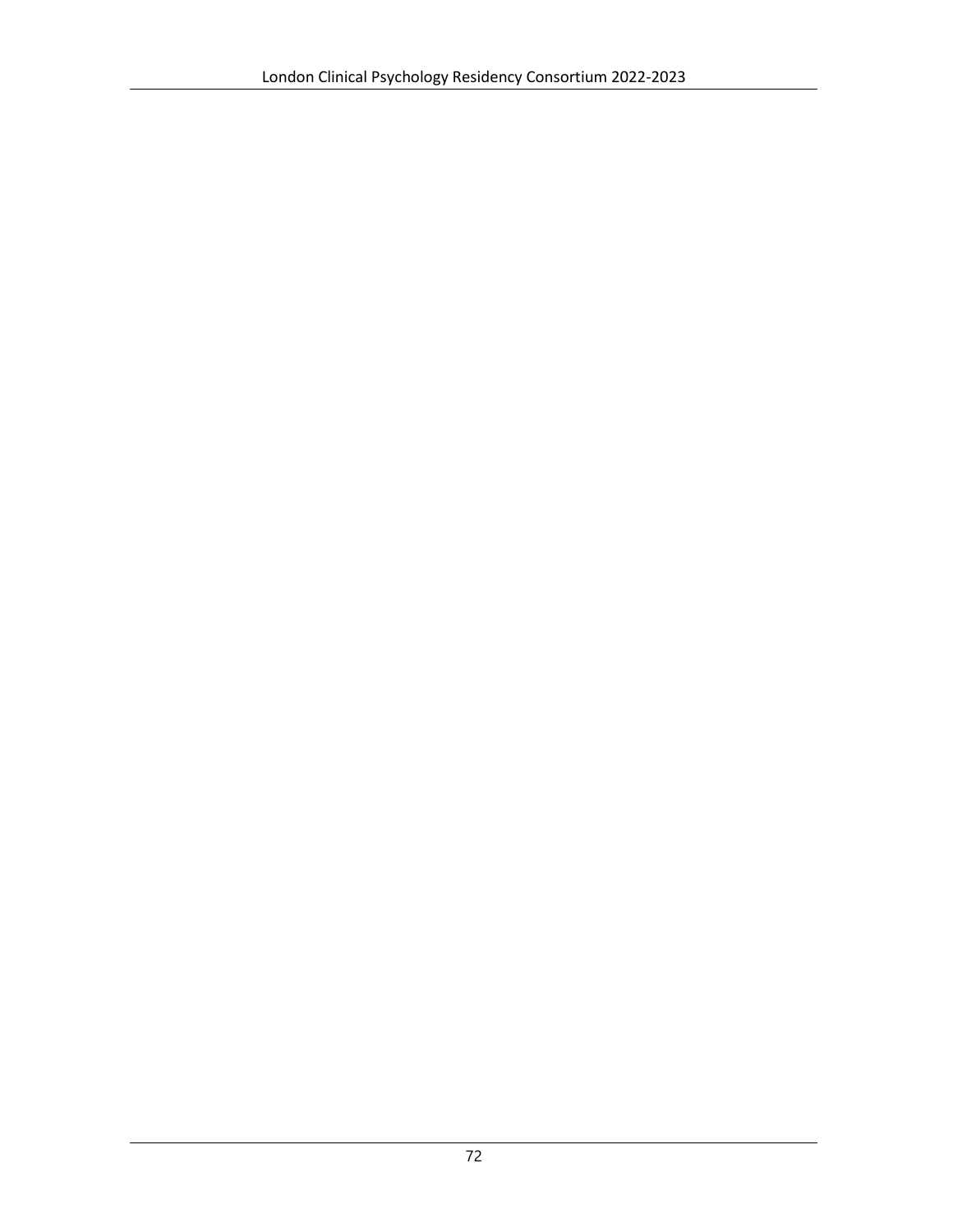# **MINOR ROTATION DESCRIPTIONS**

## **Adult Neurology/Neurosurgery Neuropsychology**

*Ashley Miles, Ph.D., C. Psych. London Health Sciences Centre: University Hospital*

The goal of a minor rotation in neuropsychology is for interested non-neuropsychology residents to learn more about the types of patients seen by neuropsychologists and the process involved in assessing patients in order to make informed decisions about when to refer to neuropsychology. This is achieved primarily through observing a neuropsychologist completing various aspects of a neuropsychological assessment, including chart review, interviewing, testing, and providing feedback and/or consultation. Part of supervision will involve discussion of cases. Residents may also have an opportunity to review medical charts, interview patients, and/or administer tests they are already familiar with, such as the Wechsler Intelligence and Memory scales, to a select number of neurologically impaired individuals to gain an appreciation for the specialized nature of the administration and interpretation of these tests within a neuropsychological framework. Residents are encouraged to review the Major Rotation description for more information about the specific setting and patient populations associated with this rotation. Completion of a Minor Rotation in neuropsychology should not be interpreted to mean that the resident has received sufficient training to practice as a Clinical Neuropsychologist.

(Anti-requisite: Neuropsychology Track)

## **Assessment and Treatment with a University Student Population**

*Terry McQuaid, Psy.D., C. Psych., additional supervisor to be determined Mental Health Care, Health and Wellness, Western University*

This rotation offers an opportunity to conduct initial consultation interviews, crisis intakes, walk-in single-session appointments and brief treatment (individual and possibly group) with university students seen at Mental Health Care, Health and Wellness at Western University. Clients seen in this rotation present with a variety of problems including mood and anxiety disorders, trauma histories, grief, and interpersonal problems. Case conceptualization, treatment planning and referring to other services and evaluation of the effectiveness of interventions are components of the rotation. Residents will gain experience integrating a variety of treatments including CBT and third-wave treatments. There may also be the opportunity for supervising junior interns in a practicum placement at the centre.

(Anti-requisite: Counselling Track)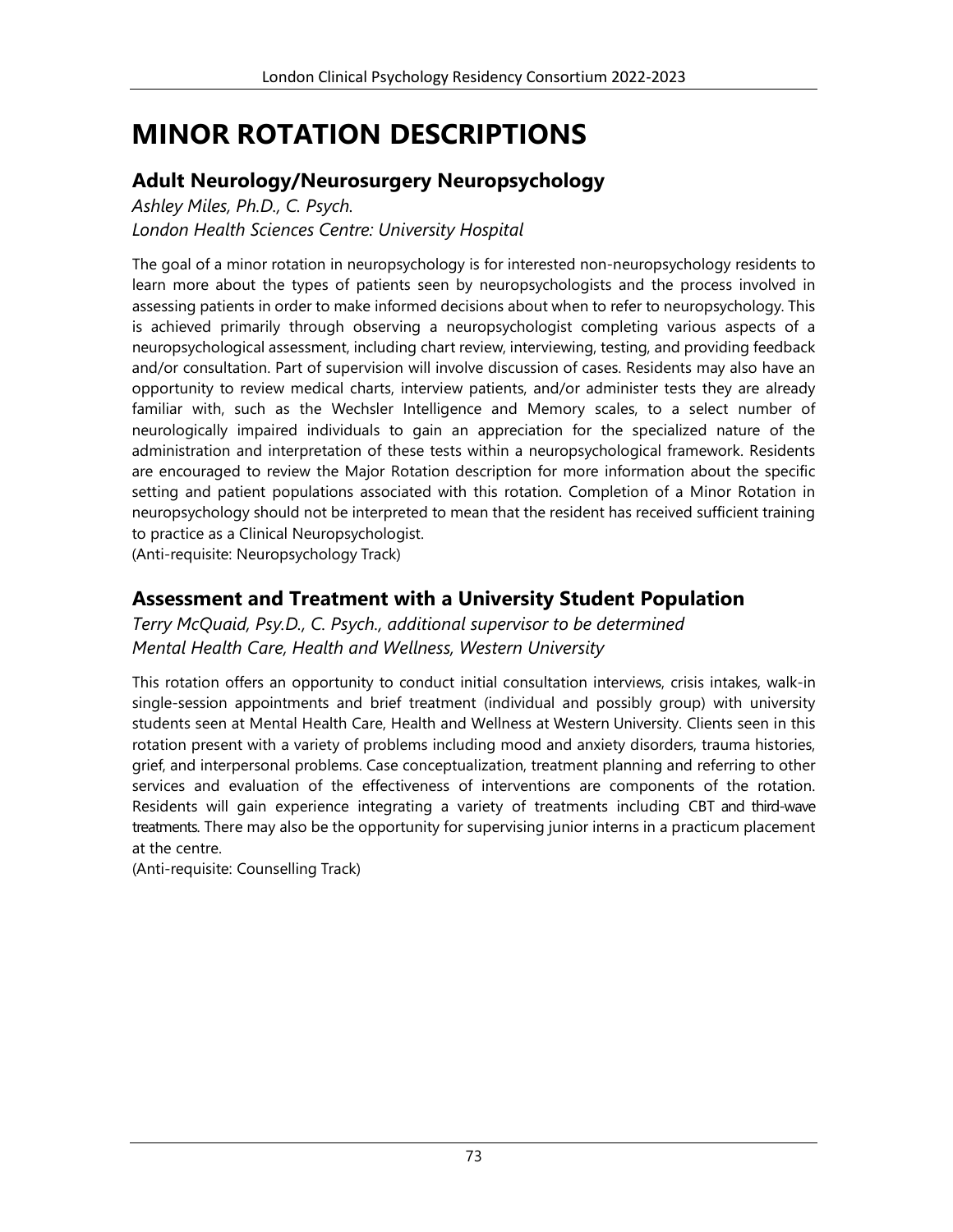### **Cardiac Rehabilitation and Secondary Prevention Program: Research**

*Peter L. Prior, Ph.D., C. Psych. St. Joseph's Health Care, London: St. Joseph's Hospital*

Residents may elect to do a minor research rotation in the Cardiac Rehabilitation and Secondary Prevention (CRSP) Program at St. Joseph's Hospital (clinically-focused minor rotations are not available in this service). This interdisciplinary program serves adults and seniors across a range of ages and cardiac conditions; and has also accepted patients following transient ischaemic attacks (TIAs) or mild strokes, into clinical research trials. Cardiovascular patients typically require behavioural risk factor modification, and often present with important psychological comorbidities such as mood or anxiety disorders or nicotine dependence. The CRSP Program includes an active research arm, and maintains a comprehensive clinical database with > 16,000 records. With an aspirational goal of producing an abstract for conference submission or a manuscript, residents will undertake one of: database mining, quality assurance or evaluation, joining an ongoing project (which typically do not require separate ethics approval); or subject to feasibility, initiating a project. (Anti-requisite: Health/Rehabilitation Track)

## **Child and Adolescent Assessment**

*Karin Gleason, Ph.D., C. Psych., Patricia Jordan, Ph.D., C. Psych., Niki Rielly, Ph.D., C. Psych. Child and Parent Resource Institute (CPRI)*

Psychologists working in various inpatient and outpatient teams at CPRI are involved in comprehensive assessments that integrate with interprofessional evaluations. Participation in cognitive, behavioural, social-emotional and relational assessments, followed by team treatment conferences, family sessions, and school conferences is required. Residents should have an interest in understanding and diagnosing complex, comorbid psychiatric disorders in child and adolescent populations experiencing significant family dysfunction and community system of care integration issues. Training and supervision in the assessment and diagnosis of intellectual deficits and developmental disability is available. Oral and written feedback and recommendations to the interprofessional clinical teams, caregivers, and teachers is required. Acceptance into this placement is dependent on the successful completion of a police record check with vulnerable sector screen (Anti-requisite: Child/Adolescent Track)

## **Child/Adolescent Mood and Anxiety Disorders Program**

*Julie Eichstedt, Ph.D., C. Psych., Jo-Ann Birt, Ph.D., C. Psych. London Health Sciences Centre: Children's Hospital*

The Child and Adolescent Mental Health Care Program's Outpatient Mood and Anxiety Disorders service is an interprofessional team specializing in assessment and treatment of children, adolescents, and families. Presenting problems are generally of an internalizing nature such as depression, anxiety, trauma, emerging personality disorders, etc., with significant comorbidity. A range of services is offered including diagnostic assessments, individual and group therapy (with family component), community liaison, and so on.

Residents will have the opportunity to gain experience in both assessment and treatment of internalizing disorders. Types of assessments include psychodiagnostic and psychoeducational assessments. Cognitive behavioural therapy is the primary therapeutic approach, with opportunities to integrate other treatment approaches, including motivational interviewing, dialectical behavioural therapy, and interpersonal psychotherapy.

(Anti-requisite: Child/Adolescent Track)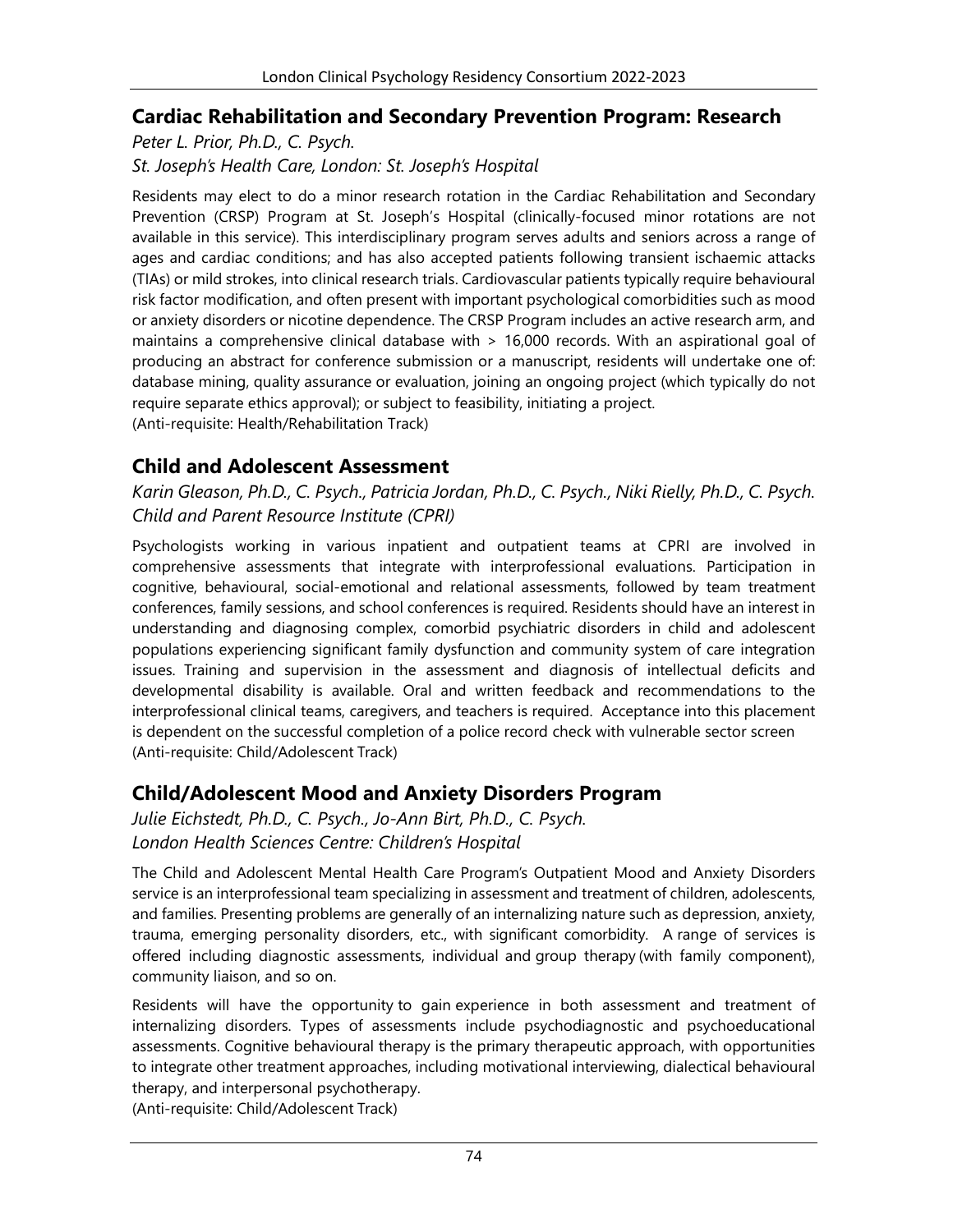# **Community Children's Mental Health**

*Sabrina Chiarella, Ph.D., C. Psych., Tomoko Arimura, Ph.D., C. Psych., Vanessa Huyder, Ph.D., C. Psych. Vanier Children's Mental Wellness*

Vanier is a community-based children's mental health centre which accepts referrals for children and youth with emotional and behavioural problems up to their 14th birthday. Vanier clients typically present with complex needs, usually including a combination of behavioural problems and mood or anxiety problems, cognitive processing concerns, and family issues (such as parental mental health problems, abuse, neglect, domestic violence, and separation and divorce). A variety of services are currently provided, including prevention/outreach, assessment, family and group therapy, day treatment, Intensive Family Services (IFS; in home), and out-of-home (group and foster) treatment. Services at Vanier focus on improving relationships, increasing regulation, and building resilience.

Residents on the Community Children's Mental Health rotation provide services to one of: Community-Based Services, Intensive Services, or IFS depending on residents' interest and training needs and supervisor availability. Psychological services to Community-Based clients ("outpatient"; birth to age 14 years) include assessment of individual children who are receiving other services (e.g., family therapy) and providing consultation to staff who are providing interventions for children and their families. Specific programs include brief services (scheduled and walk-in) and ongoing family therapy. Intensive Services include live-In programs, the specialized classrooms, and Intensive Family Services (IFS). Vanier has three residential units: two that provide short - to medium - term residential intervention for a variety of presenting issues, and one that provides long-term treatment for children who have experienced trauma. The specialized classrooms are available to children involved in the Early Intervention Program (i.e., Kindergarten age) or live-in services. IFS is an alternative to live in treatment in which a Child and Youth Counselor works with the family in their own home. Psychology's primary role in IFS is to provide clinical support to the Child and Youth Counselor, including assessments with a view toward treatment recommendations. On any team, residents completing a minor rotation at Vanier will gain experience in comprehensive assessment, diagnosis and clinical formulation.

Acceptance into this placement is dependent on the successful completion of a police record check with vulnerable sector screen and medical clearance. (Anti-requisite: Child/ Adolescent Track)

## **Concurrent Disorders Services**

*David LeMarquand, Ph.D., C. Psych. St. Joseph's Health Care London: Parkwood Institute*

This rotation will provide residents with experience in the psychological treatment of individuals who are experiencing both major mental disorders and substance use disorders. This service consists of an interprofessional team providing outpatient services. Treatment is individualized to meet the specific needs of these often challenging patients and therapeutic strategies are utilized to address both the addictive process and the psychological disturbance (utilizing a number of approaches, including motivational interviewing, cognitive-behavioural, interpersonal, and psychodynamic). Psychological assessment and group psychotherapy experiences are also opportunities in this rotation.

(Anti-requisite: Adult Mental Health Track)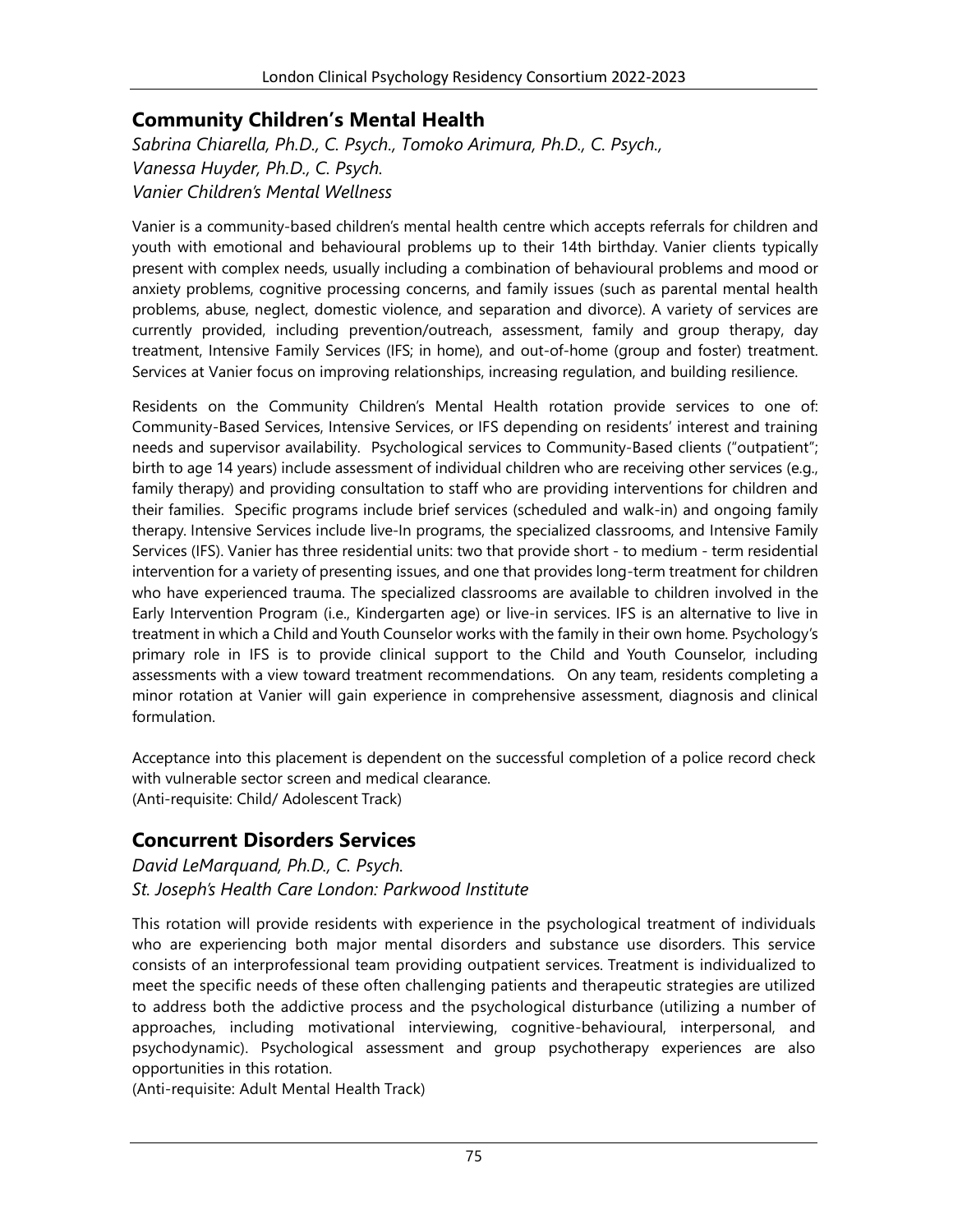## **Epilepsy**

#### *Sarah Vernon-Scott, Ph.D., C. Psych. London Health Sciences Centre: University Hospital*

Residents may choose to work providing psychological services within the Clinical Neurological Sciences department, mainly the Epilepsy Monitoring Unit (EMU). The EMU provides 24-hour video electroencephalogram (EEG) monitoring. Patients with seizures are referred to this unit for diagnosis, medication adjustment, assessment for surgery etc. Residents on this service have the opportunity to work on an interdisciplinary team, including neurology, nursing, EEG technologists, clinical psychology, neuropsychology, social work, and occupational therapy. Regular attendance at clinical rounds is an important aspect of clinical training on this service.

One of the main roles for clinical psychology on this team is the diagnosis and treatment of patients with psychogenic non-epileptic seizures (PNES), a form of functional neurological symptom disorder. In addition to inpatient assessment and consultation, the delivery of diagnoses to these patients is a key intervention, and is often undertaken as a team. Outpatient group treatment is offered to these patients. If individual treatment is appropriate, it is often comprised of trauma-focused cognitivebehavioural therapy, emotional regulation and distress tolerance, and/or structured treatment protocols for managing PNES. Clinical psychology is occasionally asked to consult with other neurology patients in the hospital in regards to queries of other functional symptoms also (e.g., functional gait, functional motor disorders).

Patients with epilepsy often have comorbid mental health diagnoses, and complex presentations with respect to cognitive function, post-surgical course, symptoms related to their seizures and post-ictal (i.e., after seizure) phases, etc. Short-term inpatient intervention is sometimes conducted to assist patients in managing their hospital admission (e.g., relaxation strategies, grounding strategies). Opportunities exist for residents to learn about systems issues (e.g., employment/disability concerns) in regards to chronic disease while providing individual outpatient treatment for mood, anxiety, adjustment concerns (e.g., adjustment to diagnosis, adjustment after surgery, etc.). (Anti-requisite: Health/Rehabilitation Track)

## **Forensic Psychology**

*Laura Fazakas-DeHoog, Ph.D., C. Psych., Tracy Desjardins, Ph.D., C. Psych. St. Joseph's Health Care London: Southwest Centre for Forensic Mental Health Care*

The Southwest Centre for Forensic Mental Health Care is a multilevel secure mental health facility that provides services to a diverse population of adult patients who are currently involved with the legal system. The forensic rotation has been designed to give residents experience with assessment, including comprehensive psychological assessment and assessment of current risk, as well as individual treatment with the goal of rehabilitation and community reintegration. On this rotation, residents will also have exposure to Ontario Review Board proceedings, consultation, treatment planning, and working on an interprofessional rehabilitation team. (Anti-requisite: Adult Mental Health Track)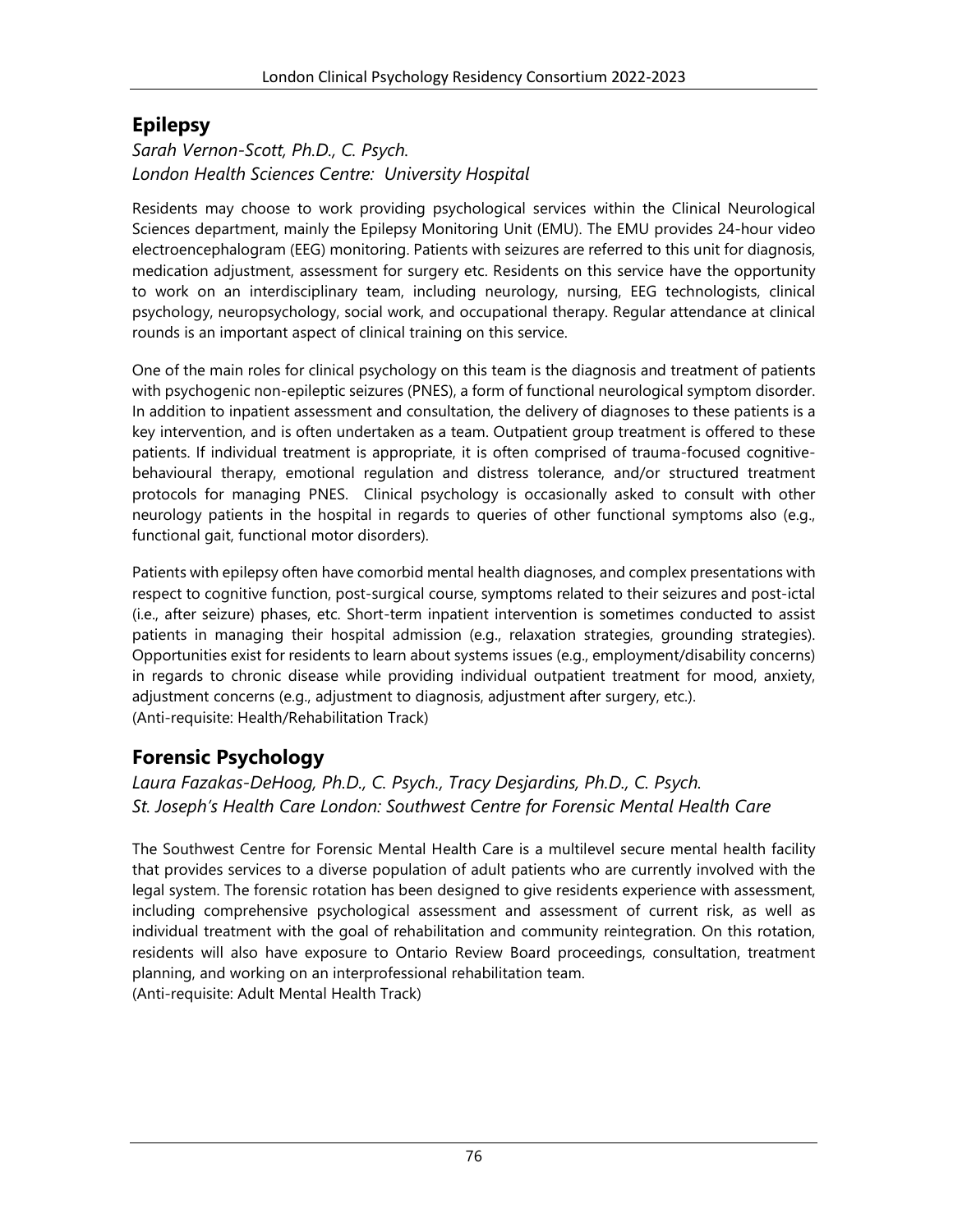## **Geriatric Mental Health Program (GMHP)**

*Bonnie Purcell, Ph.D., C. Psych. London Health Sciences Centre: Victoria Hospital*

The GMHP consists of an interprofessional team designed to provide outpatient geriatric psychiatry consultation, assessment and treatment to seniors, 65 years of age and older, and their families living in the London-Middlesex region. Our mandate includes providing 1) quality clinical care that recognizes the unique psychiatric and medical needs of older adults, 2) education for physicians and professionals training to care for the elderly, and 3) collaboration with community agencies and partners in specialized geriatric services. Both clinic and home visits in the community and in longterm care settings are provided in this service for senior individuals who experience mental disorders of late life, including dementia and related disorders, mood disorders, addictions, and psychotic disorders. Residents will work closely with a team consisting of Nurses, Psychiatrists, Social Workers, Occupational Therapists, and Therapeutic Recreation Specialists. Consultations are also provided as part of the Behavioural Response Team (BRT), that provides consultations and short-term follow-up addressing urgent referrals for responsive behaviours related to mental health or addictions (although primarily dementia) in the community and long-term care. Teaching opportunities are also available to provide in-services to long-term care homes on topics such as addictions, senior mental health, and personality disorders. Residents may participate in assessment, psychotherapy (individual or group-based), consultations, and teaching during their rotation in this program. (Anti-requisite: Adult Mental Health Track)

# **Mood and Anxiety Disorders: Cognitive-Behavioural Therapy**

*Brendan Guyitt, Ph.D., C. Psych. London Health Sciences Centre: Victoria Hospital*

As part of the General Adult Ambulatory Mental Health Service (GAAMHS) at Victoria Hospital (LHSC), the cognitive-behavioural therapy team provides CBT to adults who have a primary diagnosis of depression and/or anxiety. Personality factors and other comorbid mental or physical health concerns may also be present. This rotation focuses on the provision of individual therapy but residents may also have the chance to become involved in skills-based group therapy. (Anti-requisite: Adult Mental Health Track)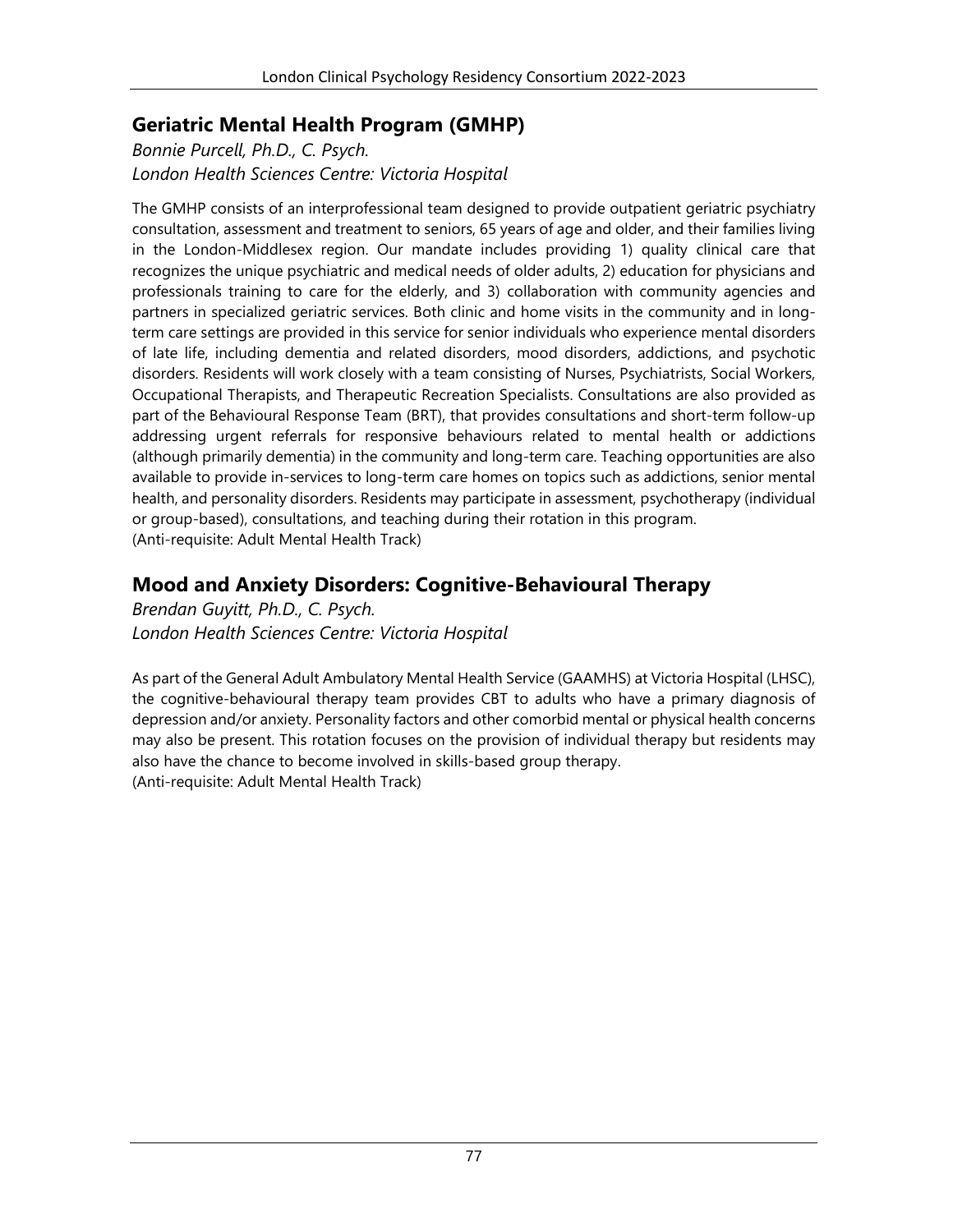#### **Neuropsychology Consultation Liaison Service**

*Lynn Rennison, Psy.D., C. Psych., ABPP London Health Sciences Centre: Victoria Hospital*

This service provides consultation to all adult inpatient units at Victoria Hospital. Referrals are received from a variety of medical units such as critical care, trauma, internal medicine, mental health, cardiology, and oncology among others. Patient populations served include individuals with traumatic brain injury, cerebrovascular disorders, anoxia, seizures, metabolic disorders, systemic disorders, sepsis, delirium, psychotic disorders, depression, or suspected dementia. Outpatients are referred primarily from neuro-oncology, the urgent neurology clinic, or psychiatry. Assessments include interviewing patients and their families, reviewing medical information (e.g., neurodiagnostic test results, medical chart), neuropsychological testing, and reporting of results. Assessments are adapted according to the issues to be addressed, age and medical acuity of the patient, and nature of the medical problem. Testing ideally includes evaluation of intellectual and academic skills, executive functions, attention, memory, visual-perceptual and constructional skills, language abilities, motor functions, and emotional status.

The goal of this minor rotation in neuropsychology is to introduce interested non-neuropsychology residents to the role of neuropsychology within a medical setting. Residents will observe the unique behaviours of individuals with neurological impairment, obtain an understanding of what a neuropsychological assessment entails, and learn when it is appropriate to refer a patient to neuropsychology. Residents will also develop an appreciation of how different medical conditions may affect the integrity of the brain. Residents will observe interviews, testing, and feedback sessions. Residents will administer tests with which they are familiar, such as the WAIS-IV. Part of supervision will involve discussion of cases. Completion of a Minor Rotation in neuropsychology should not be interpreted to mean that the resident has received sufficient training to practice as a Clinical Neuropsychologist.

(Anti-requisite: Neuropsychology Track)

### **Neuropsychology Adult Epilepsy Service**

*Brent Hayman-Abello, Ph.D., C. Psych., Susan Hayman-Abello, Ph.D., C. Psych. London Health Sciences Centre: University Hospital*

The goal of a minor rotation in this service is to introduce the interested non-neuropsychology resident to the role of neuropsychology in an interprofessional epilepsy treatment team (including Neurology, Neurosurgery, EEG, Clinical Psychology, and Nursing). This service provides neuropsychological assessments to outpatients and inpatients with intractable epilepsy, most of whom are candidates for epilepsy surgery but also persons who have already undergone surgery. Issues regarding lateralization and localization of cerebral function and dysfunction, appropriateness of cases for surgical treatment, and cognitive risks of surgery will be examined for individual patients. Residents may attend interprofessional team case rounds and possibly Epilepsy teaching rounds; observe interviews, feedback sessions, and possibly some testing including specialized assessments like the etomidate Speech And Memory Test (eSAM); and may administer some tests with which they have sufficient familiarity and experience (e.g., WAIS-IV/WASI-II). Part of supervision will involve discussion of cases. It should be noted, though, that completion of a Minor Rotation in neuropsychology should not be interpreted to mean that the resident has received sufficient training to practice as a Clinical Neuropsychologist or claim competency in Clinical Neuropsychology for registration/licensing purposes.

(Anti-requisite: Neuropsychology Track)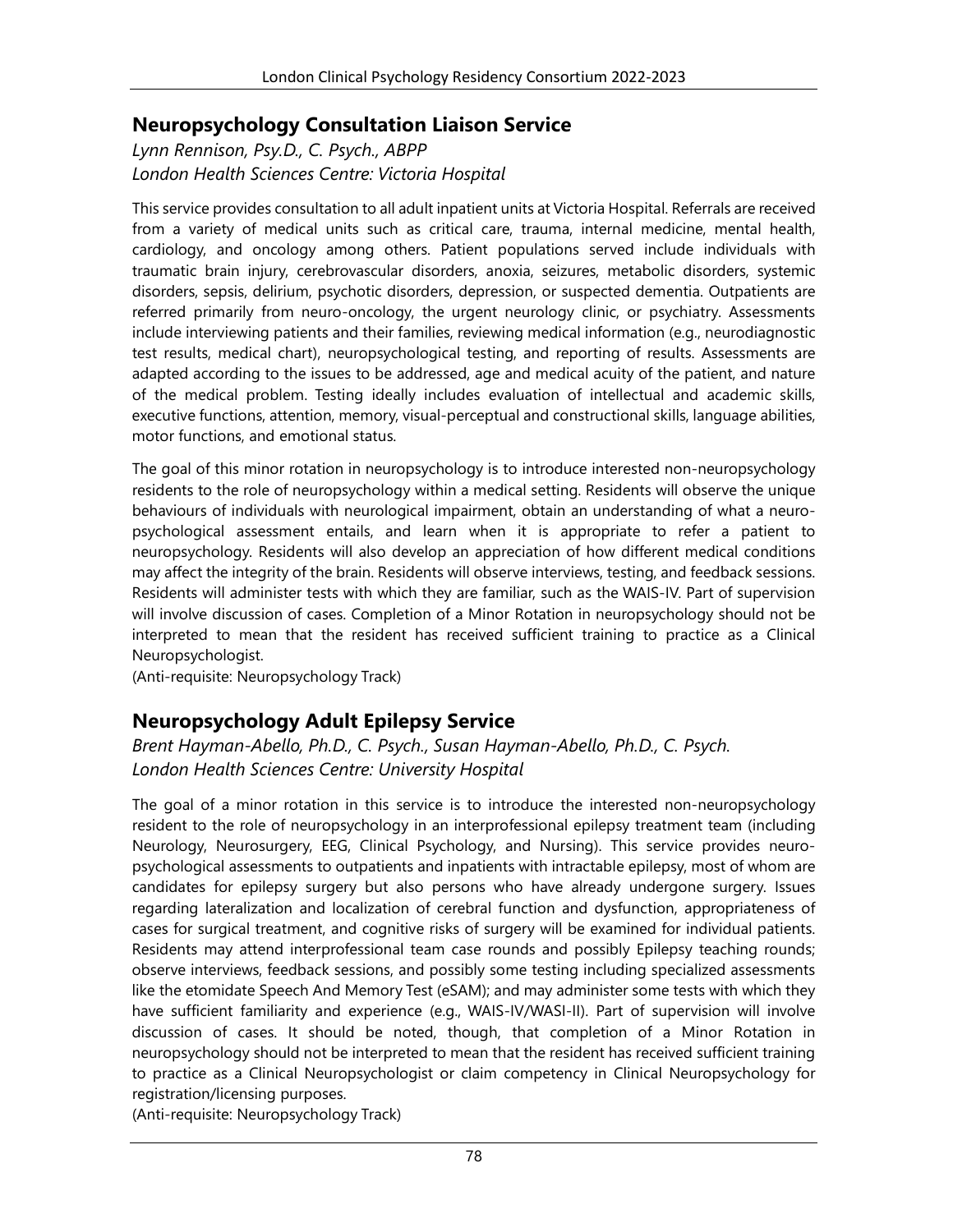### **Paediatric Neuropsychological Assessment**

*Andrea Downie, Ph.D., C. Psych., Sabrina Freund, Ph.D., C. Psych London Health Sciences Centre: Children's Hospital*

The goal of this minor rotation in neuropsychology is for interested non-neuropsychology residents to learn more about the types of patients seen by paediatric neuropsychologists as well as the processes involved in assessing children in order to make informed decisions about when to refer to neuropsychology.

This is achieved primarily through observing a neuropsychologist completing various aspects of a neuropsychological assessment including chart review, interviewing, testing, and providing feedback and/or consultation. Part of supervision will involve discussion of cases. Residents may also have an opportunity to interview patients or their families, become involved with school consultations, and/or administer tests with which they are already familiar, such as the Wechsler Intelligence Scales, to a select number of individuals with neurological impairment in order to gain an appreciation for the specialized nature of the administration and interpretation of these tests within a neuropsychological framework. In this Minor Rotation residents will gain familiarity with issues specific to paediatric neuropsychology through exposure to children who may be referred from the Acquired Brain Injury, Oncology, Neurology, Neurosurgery, or Medical Genetics services. Residents are encouraged to contact potential supervisors to obtain a description of the opportunities available prior to choosing a rotation. Completion of a Minor Rotation in neuropsychology should not be interpreted to mean that the resident has received sufficient training to practice as a Clinical Neuropsychologist. (Anti-requisite: Neuropsychology Track)

## **Positive Psychology and Suicide Prevention Research Program**

*Marnin J. Heisel, Ph.D., C. Psych. Western University, Victoria Hospital*

Older adults are among the fastest-growing demographics in our population and older men have the highest rates of suicide worldwide. My program of research focuses primarily on enhancing the detection and assessment of suicide risk, building and testing models for improving the understanding of the onset of suicide risk incorporating consideration of psychological risk and resiliency factors, promoting Meaning in Life and other resiliency processes, and testing and disseminating clinical, community, or population-level interventions designed to enhance psychological well-being and reduce risk for depression, hopelessness, and suicide. This rotation may be attractive to residents interested in gaining more experience with research in Clinical Geropsychology, Suicide Prevention, and/or Positive Psychology, and to those interested in the development, adaptation, and evaluation of psychological assessment tools and interventions. Residents will have an opportunity to participate in an active program of research with human participants, potentially including: grant-writing, research ethics submissions, refinement of study methodology, participant recruitment, interviewing, and/or intervention. Residents will receive oneon-one mentorship supporting their career development as a clinically-oriented psychological scientist, and will have opportunities to participate in co-authoring scientific presentations and publications.

(Anti-requisite: None)